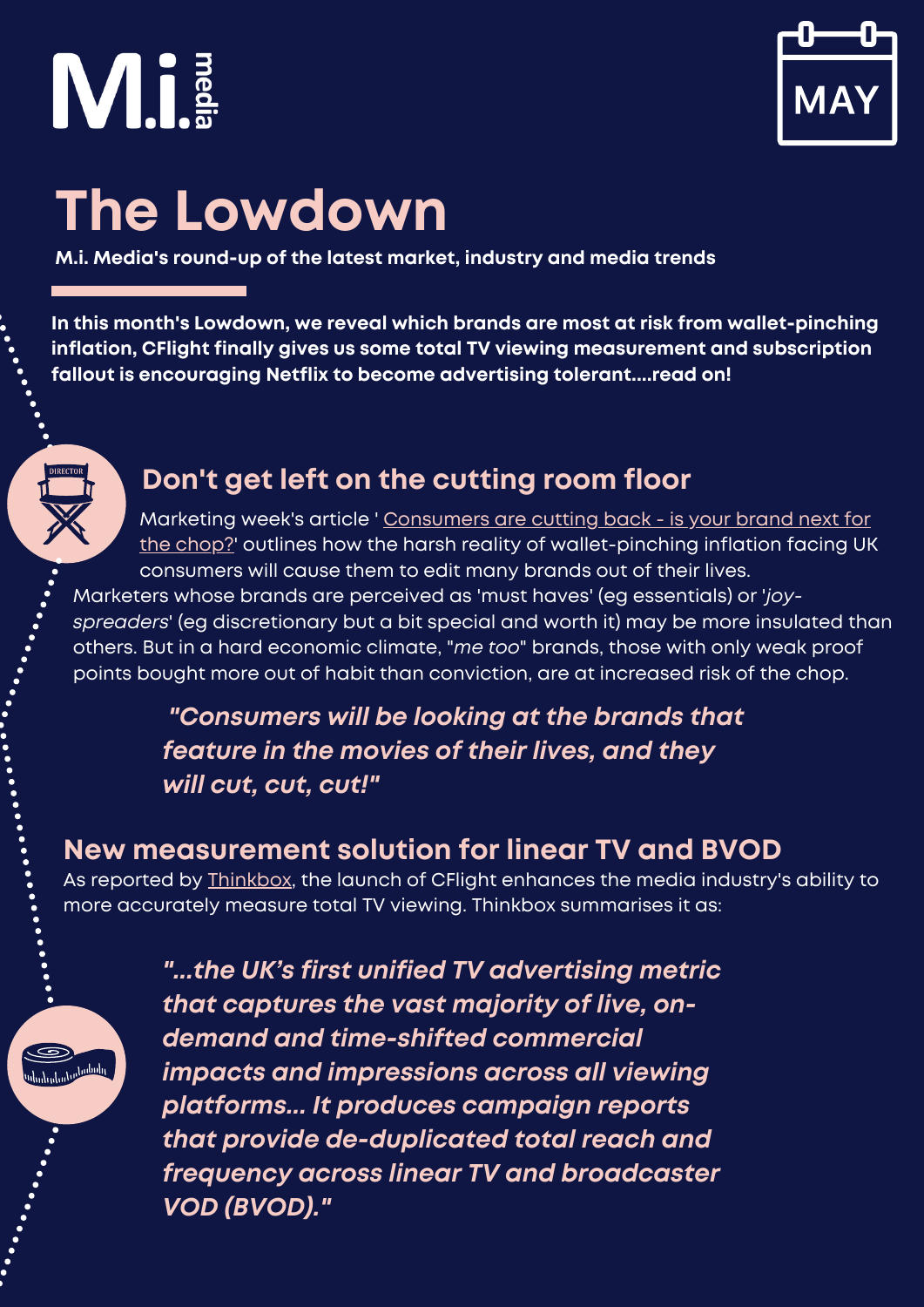



CFlight captures over 98% of UK broadcaster advertising. Specifically including:

- ITV, Channel 4 and Sky's channels, apps and portals
- STV, UKTV and Channel 5 channels and their respective BVOD players
- Tracking impressions across devices incl. Connected TVs, set top boxes, PCs, Macs, laptops, tablets, smartphones, games consoles and their browsers

CFlight combines linear TV advertising impacts with BVOD impressions to provide total numbers at a broad audience level and its impression data inputs from broadcasters' adservers are audited by ABC to reinforce validity.

This complex but much needed research has been a long time coming, but now at last media planners and their clients have visibility of the true reach and frequency of their linear TV and BVOD activities combined.



*Source: Thinkbox: CFlight: [measuring](https://www.thinkbox.tv/how-to-use-tv/advanced-tv/measurement-cflight/) reach and frequency across linear TV and BVOD*

#### **Is Netflix introducing advertising?**

A recent report from Kantar market research (quoted in City [A.M.](https://www.cityam.com/over-1-5m-brits-cancel-streaming-subscriptions-as-cost-of-living-crunch-sets-in/)) found that in the first couple of months of 2022, more than 1.5 million people cancelled their streaming platform memberships - with '*wanting to save money*' cited as the

**NETFLIX** 

main reason. These services had enjoyed record subscriber numbers as people upgraded their entertainment options during the pandemic lockdown. Now however, providers are experiencing subscription fallout as "normal" life resumes, coupled with the impact of the cost of living crisis.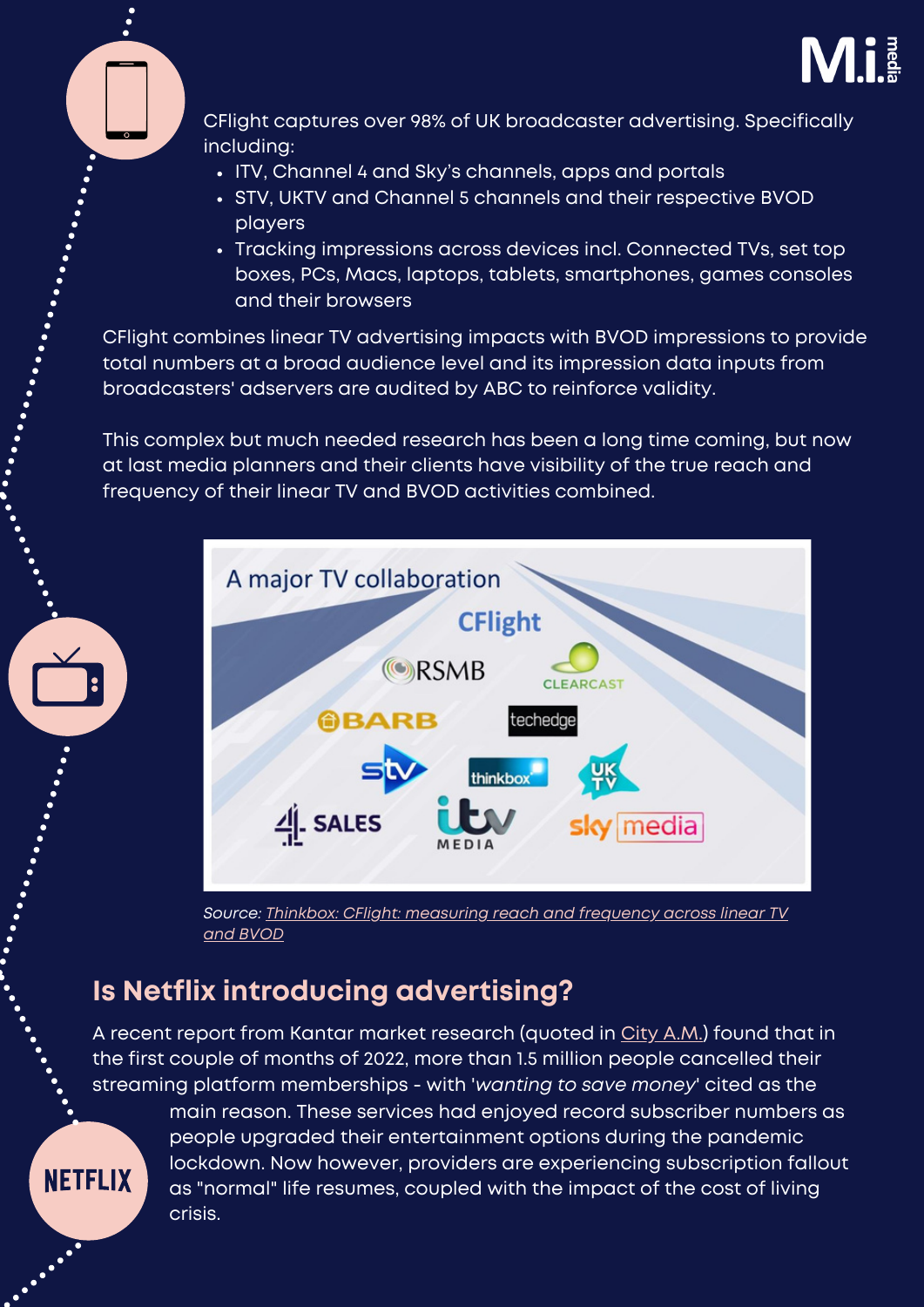

Netflix now appears to be seriously considering advertising on its platform. Back in 2015, Reed Hastings (Netflix co-founder) stated boldly (as quoted in [Campaign\)](https://www.campaignlive.co.uk/article/netflix-opportunity-deliver-superb-avod-experience/1754643):

#### *"No advertising (was) coming onto Netflix. Period."*

But fast forward to 2022 and Hastings has now announced (via [Contagious\)](https://www.contagious.com/news-and-views/netflix-hints-at-ad-plans-after?utm_campaign=Contagious%20Edit%20&utm_medium=email&_hsmi=211162669&_hsenc=p2ANqtz-_Bux_Jl8mYQjBd6rVGSVSEnu7a4FIfmNDR02Jov7StTvybaBXlpOepwzbKt6fJqFWyjo9TONjzD2hTPmlJofdjVFcArTAqdjGu6XaQ4kPQiZd0fBM&utm_content=211164377&utm_source=hs_email):

*"Those who have followed Netflix know that I've been against the complexity of advertising and a big fan of the simplicity of subscription...but as much as I'm a fan of that, I'm a bigger fan of consumer choice, and allowing consumers who would like to have a lower price and are advertising tolerant [to] get what they want makes a lot of sense."*

Following the likes of Hulu, Netflix is considering adding a new cheaper service plan subsidised by advertising, while ad-free plans will still exist for current subscribers. This is an interesting prospect for advertisers who have been hitherto unable to reach viewers amongst Netflix's premium streaming content. Given the likes of Spotify has a c.50:50 split between premium subscribers and ad supported streaming, we'll be keeping a close eye on Netflix's evolving proposition.

#### **Contextual versus Premiumisation**

WARC's recent article, 'TikTok bets on context, Twitter looks to [premium](https://www.warc.com/content/feed/tiktok-bets-on-context-twitter-looks-to-premium/en-gb/6686)', focuses on new products unveiled at the IAB's NewsFronts conference. It suggests that with its new product, Pulse, TikTok is:

#### *"...gunning for Meta: offering placement next to top-performing, safe content, while measuring all sorts of intent."*

In order to lure brands to the platform, Pulse is promising to put brands next to the top 4% of content in users '*For You*' feed (starting in the US) and the solution will also involve a revenue share with video creators [\(TechCrunch\)](https://techcrunch.com/2022/05/04/tiktok-introduces-its-first-ad-product-to-offer-a-revenue-share-with-creators/?guccounter=1&guce_referrer=aHR0cHM6Ly93d3cud2FyYy5jb20vY29udGVudC9mZWVkL3Rpa3Rvay1iZXRzLW9uLWNvbnRleHQtdHdpdHRlci1sb29rcy10by1wcmVtaXVtL2VuLWdiLzY2ODY&guce_referrer_sig=AQAAAEx3R_TaQ5FmiEucg-A_tKg5Fpmr0GwYPyw-ziM6-ewBXWMjMguz1T_cAEXR3N3MxK3LWKN1APE36QgkNrLevt6IkjlMg2CiELVzjhH1CCu0o0G_qskHVYRyq96Z3VI2t5Kk_04jwaR6Nps6QgrvMkQWp2ek6iqb0vftFz4IEVaz).

[Twitter](https://business.twitter.com/en/blog/twitter-newfronts-2022.html) is instead opting to unite brands with premium video and has forged partnership opportunities with Conde Nast, E! News, Essence, Revolt and WNBA. Twitter announced at 2022 Digital Content NewFronts:



**SUBSCRIBE**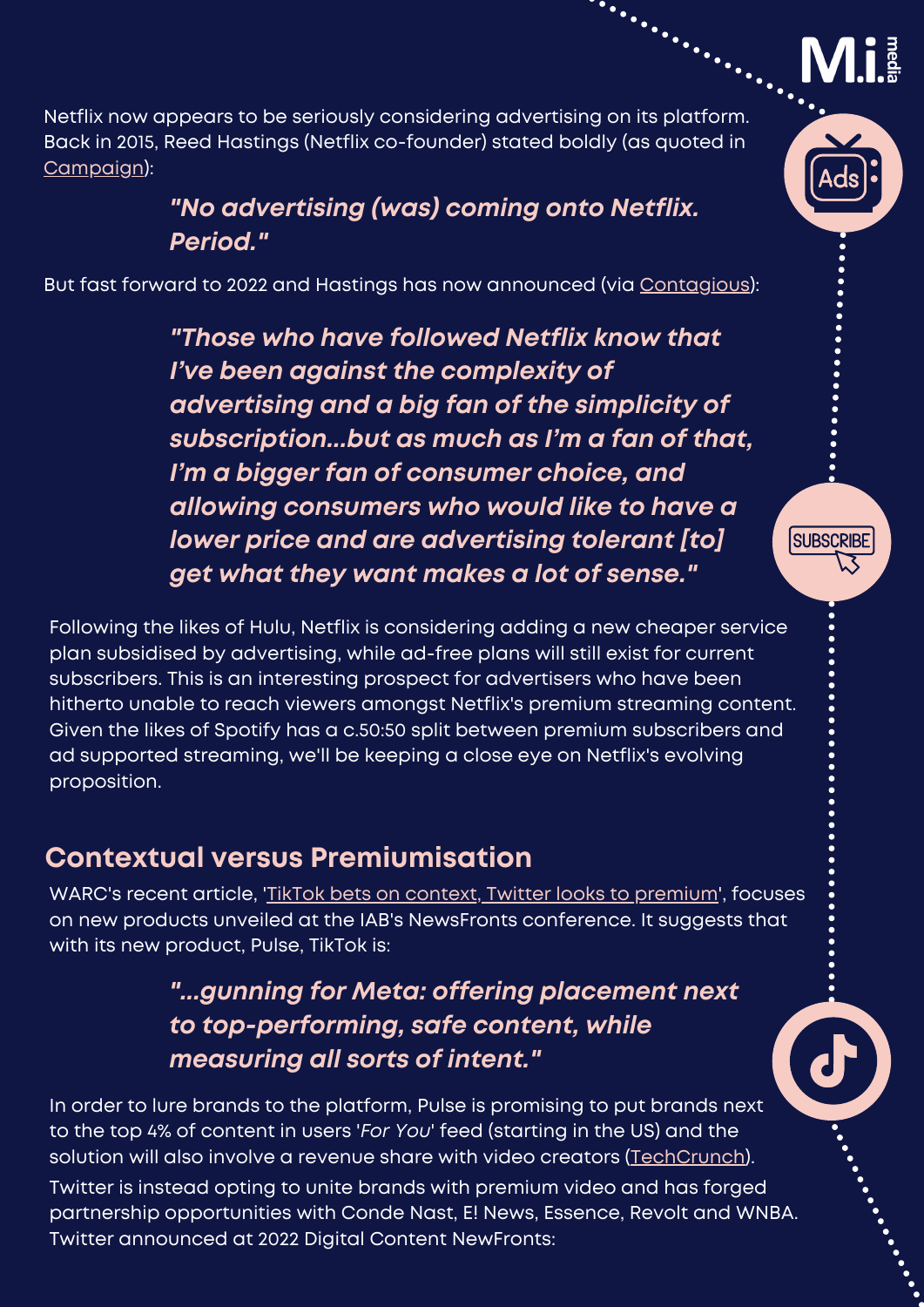## Mi

*"These deals bring fresh content to the timeline for the world's most engaged audiences, as well as to Twitter's advertisers via Twitter Amplify, which gives brands a chance to put their ads right next to video content from Twitter's content partners."*

As always, these platforms are having to evolve and create new [opportunities](https://business.twitter.com/en/blog/twitter-newfronts-2022.html) to keep advertisers engaged and money flowing in. Meanwhile, what impact Elon Musk's proposed takeover of Twitter will have on that platform's revenues is yet to be seen...

#### **'Back but different'**

. . . . . . . . . . . . .

To finish on a more positive note, as [reported](https://business.twitter.com/en/blog/twitter-newfronts-2022.html) in The Media [Leader,](https://business.twitter.com/en/blog/twitter-newfronts-2022.html) March saw one of the biggest ever trading months for the OOH sector. As restrictions loosened, people started to return to the local high street, offices and city centres and advertisers have subsequently jumped at the [opportunities.](https://business.twitter.com/en/blog/twitter-newfronts-2022.html) Richard Bon, UK M.D. and commercial lead at Clear Channel Europe, said:

> *"Out-of-home is really benefiting this from this blended working from home and working from the office...we are seeing different patterns, people travelling at different times in different ways, spending more time on their local high street, but also as a result going into larger city centres more at weekends, especially if you elevate your view beyond London."*

The [opportunities](https://business.twitter.com/en/blog/twitter-newfronts-2022.html) presented by digital OOH in particular mean that advertisers can capitalise on these new behaviours with dynamic targeting (time of day, day of week, creative message) and do so more reactively in much shorter time frames.

The long awaited launch of the Elizabeth line (Crossrail) meanwhile may help drive up London's passenger numbers which have been lagging slightly behind other regional cities. Overall, however, it's a positive time for the OOH industry with advertisers looking to take full [advantage](https://business.twitter.com/en/blog/twitter-newfronts-2022.html) of increased audience mobility.